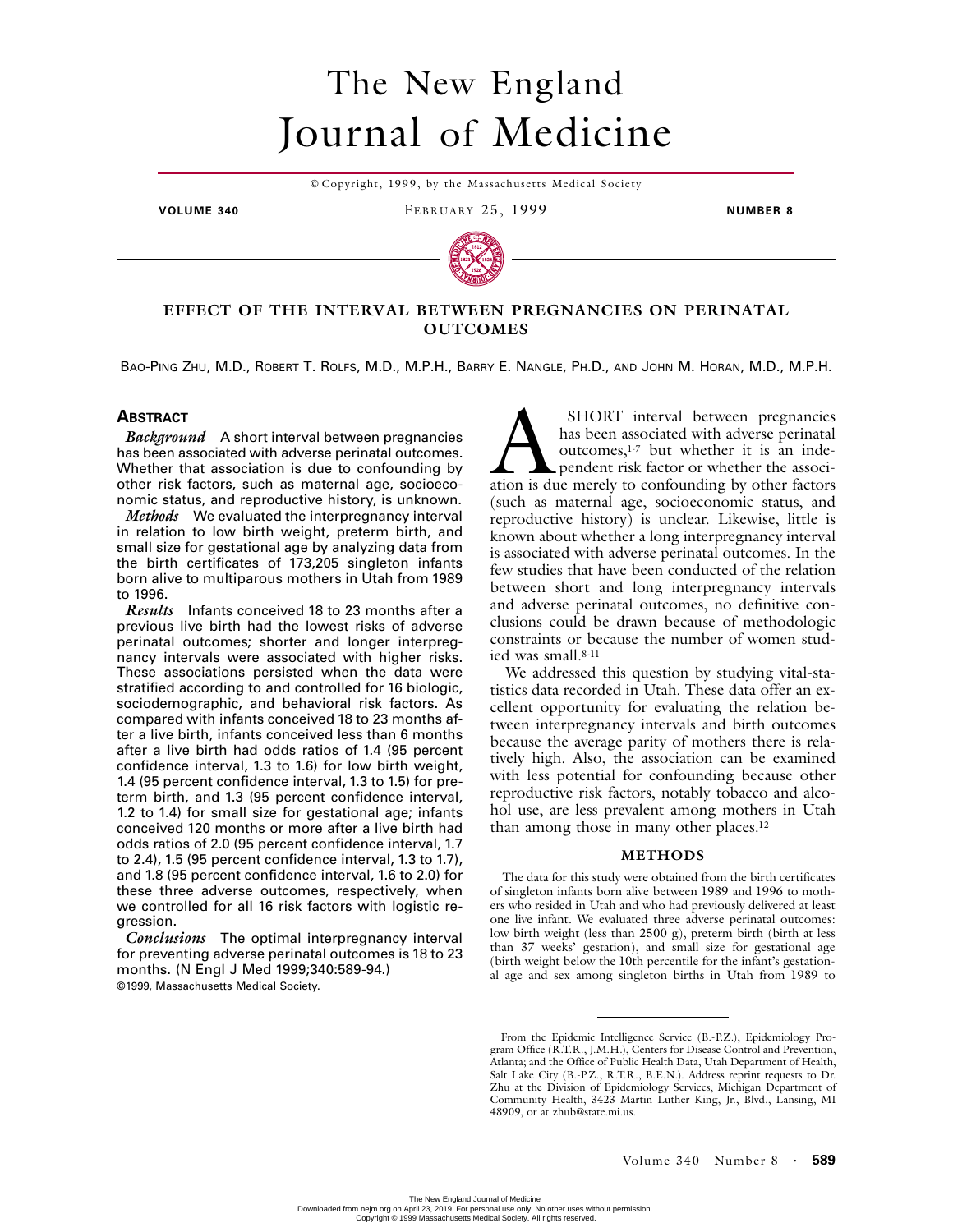1996). These outcomes are important determinants of infant mortality and morbidity,5,10,13-16 and they are important risk factors for various health problems in children and adolescents.5,10,15-19

We estimated gestational age as the interval between the date of the first day of the mother's last normal menstrual period and the infant's birth date, as recommended by the National Center for Health Statistics.20 If the information about the mother's last menstrual period was missing or implausible, gestational age was estimated clinically. This estimate, which was based on prenatal physical and neurologic assessments of the infant and on fetal ultrasonographic measurements, was abstracted from the medical record.16,20,21 The interpregnancy interval was defined as the period between delivery and conception and was computed as the interval between two consecutive deliveries minus the gestational age of the second infant.20 That interval was calculated in weeks and converted into months (13 weeks was assumed to equal 3 months).

We evaluated 16 maternal reproductive risk factors<sup>5,10,16</sup> as potential confounding factors: age at delivery, outcome of the most recent recognized pregnancy, number of previous live-born infants who were still alive, number of previous live-born infants who had died, number of previous spontaneous or induced abortions, height, prepregnancy weight, weight gain during pregnancy, trimester at which prenatal care was started, number of prenatal care visits, marital status, education, race or ethnic group, residence (rural or urban), tobacco use during pregnancy, and alcohol use during pregnancy. A mother's education was categorized as age-appropriate if she had completed high school or the appropriate number of grades for her age (for example, at least 11 years of education was considered age-appropriate for a 17 year-old mother). We also stratified the data according to years of education completed (0 to 11, 12, 13 to 15, and  $\geq 16$  years).

We performed stratified analyses according to the 16 maternal risk factors using scatter-plot and other graphic techniques. We simultaneously controlled for all 16 risk factors by using a separate logistic-regression model for each of the three adverse perinatal outcomes. Each model included the interpregnancy interval and the 16 risk factors as categorical variables.22 The stratified analyses suggested no apparent interaction between the interpregnancy interval and the 16 risk factors; hence, we constructed the models with main effects only included.22

#### **RESULTS**

Of the 309,583 births recorded in Utah between January 1, 1989, and December 31, 1996, we excluded 7366 multiple births and 108,164 births to primigravid mothers. For 20,848 (10.7 percent) of the remaining 194,053 infants, information on birth weight, sex, date of the mother's previous delivery of a live infant, or estimated gestational age was missing or implausible. The remaining 173,205 infants constituted the study population.

Of the 173,205 infants in the study population, 4.3 percent had a low birth weight, 5.7 percent were born prematurely, and 8.6 percent were small for their gestational age; 5.4 percent were conceived less than 6 months after the previous live birth, and 1.8 percent were conceived 120 months or longer after the previous live birth. The median interpregnancy interval was 23.8 months.

The risk of any of the three adverse perinatal outcomes was high if the interpregnancy interval was less than three months. The respective risks declined rapidly as the interpregnancy interval increased and were the lowest for women with interpregnancy intervals of 18 to 23 months. The risks increased linear-



**Figure 1.** Prevalence of Adverse Perinatal Outcomes According to Interpregnancy Interval among 173,205 Singleton Infants Born Alive in Utah from 1989 to 1996.

ly for women with interpregnancy intervals longer than 23 months (Fig. 1).

In analyses of the correlations between variables (Table 1), short interpregnancy intervals (i.e., shorter than six months) were associated with younger maternal age, death of a previous live-born child, inadequate frequency or timing of visits for prenatal care, less than age-appropriate education, Hispanic ethnicity or nonwhite race, being unmarried, and tobacco use during pregnancy. Long intervals (i.e., 120 months or longer) correlated with older maternal age, stillbirth or abortion as the outcome of the most recent pregnancy, being unmarried, and tobacco use or alcohol use during pregnancy. The interpregnancy interval was not correlated or was only slightly correlated with maternal height, weight before pregnancy, weight gain during pregnancy, number of previous stillbirths or abortions, total number of previous pregnancies, and area of residence (urban or rural) (data not shown).

When stratifying the data according to the risk factors that correlated with the interpregnancy interval, we found a persistent, J-shaped association between the interpregnancy interval and the risk of delivering a low-birth-weight infant (Table 2) in all subgroups. Infants conceived 18 to 23 months after a live birth had the lowest risk; both shorter and longer interpregnancy intervals were associated with higher risks. Similar associations were found for preterm birth and small size for gestational age (data not shown).

We also stratified the data according to 5-year increments in maternal age (14 to 19, 20 to 24, 25 to 29, 30 to 34, 35 to 39, and  $\geq 40$  years), the number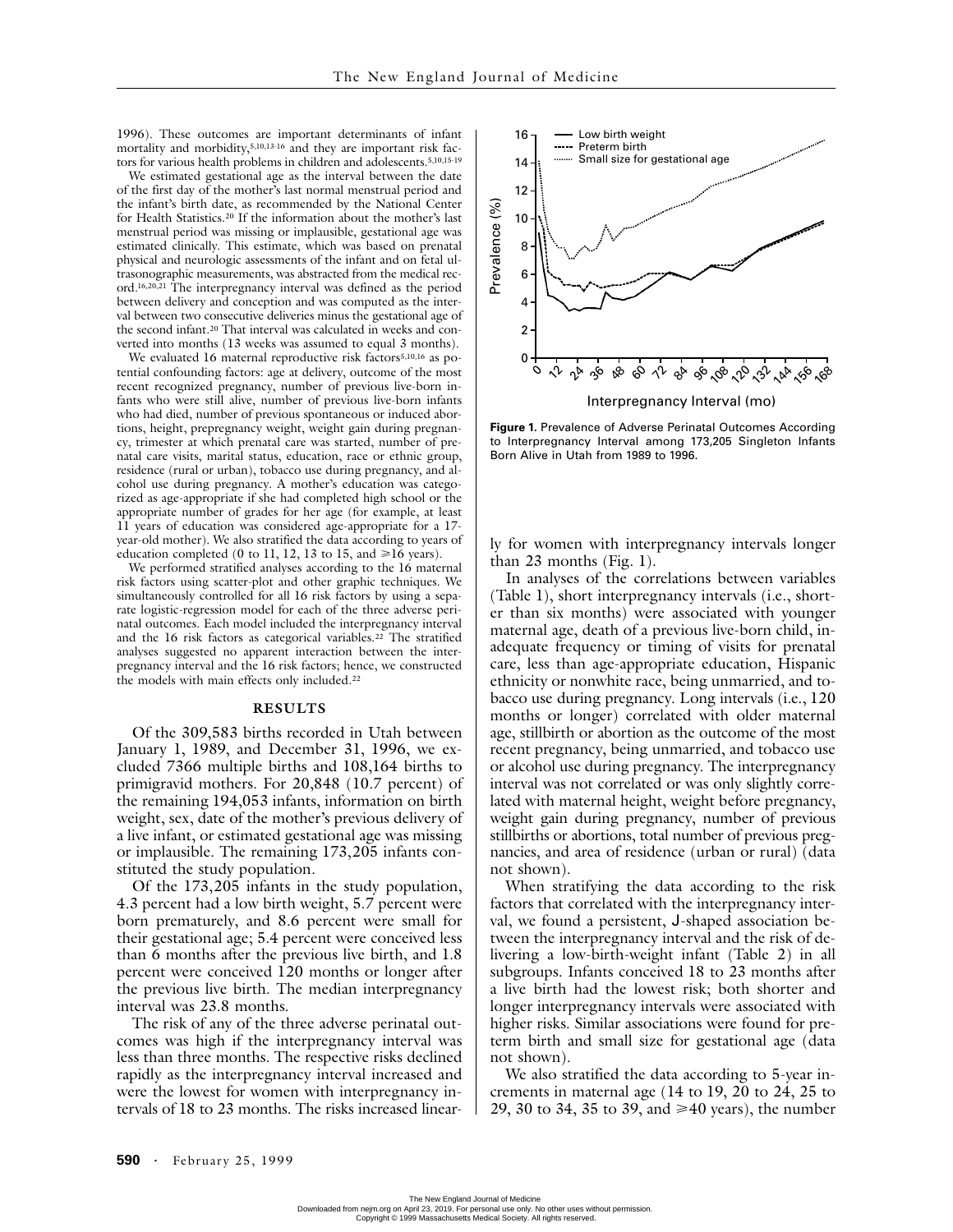| <b>INTERPREGNANCY INTERVAL</b><br><b><i>VARIABLE</i></b>                   |                                |  |  |  |  |  |  |  |  |  |
|----------------------------------------------------------------------------|--------------------------------|--|--|--|--|--|--|--|--|--|
| $0-5$ MO<br>$6-11$ MO<br>$12 - 17$ MO<br>$18 - 23$ MO<br>$24 - 59$ MO      | $60 - 119$ MO<br>$\geq 120$ MO |  |  |  |  |  |  |  |  |  |
| $(N=9311)$<br>$(N=23,700)$<br>$(N=29,081)$<br>$(N=25,655)$<br>$(N=65,944)$ | $(N=16,374)$<br>$(N=3140)$     |  |  |  |  |  |  |  |  |  |
| percent                                                                    |                                |  |  |  |  |  |  |  |  |  |
| 5.4<br>38.1<br>Proportion of study births<br>13.7<br>16.8<br>14.8          | 9.5<br>1.8                     |  |  |  |  |  |  |  |  |  |
| Maternal age at delivery                                                   |                                |  |  |  |  |  |  |  |  |  |
| 12.8<br>4.1<br>2.5<br>$14 - 19$ vr<br>6.5<br>1.0                           | 0.0<br>0.0                     |  |  |  |  |  |  |  |  |  |
| $20 - 29$ yr<br>68.1<br>67.5<br>64.7<br>64.0<br>56.5                       | 36.5<br>7.0                    |  |  |  |  |  |  |  |  |  |
| 25.1<br>29.9<br>32.2<br>18.3<br>40.8<br>$30 - 39$ yr                       | 59.3<br>76.6                   |  |  |  |  |  |  |  |  |  |
| 0.7<br>0.9<br>1.3<br>1.3<br>1.7<br>$40 - 50$ yr                            | 4.2<br>16.4                    |  |  |  |  |  |  |  |  |  |
| Outcome of most recent recognized                                          |                                |  |  |  |  |  |  |  |  |  |
| pregnancy                                                                  |                                |  |  |  |  |  |  |  |  |  |
| Live birth<br>99.1<br>84.4<br>97.2<br>94.2<br>90.7                         | 73.5<br>77.2                   |  |  |  |  |  |  |  |  |  |
| 2.8<br>5.8<br>Stillbirth or abortion<br>0.8<br>9.2<br>15.6                 | 22.7<br>26.5                   |  |  |  |  |  |  |  |  |  |
| Death of a previous live-born child                                        |                                |  |  |  |  |  |  |  |  |  |
| 5.0<br>3.5<br>2.9<br>2.6<br>2.5<br>Yes                                     | 3.2<br>3.9                     |  |  |  |  |  |  |  |  |  |
| No<br>97.1<br>94.5<br>96.0<br>96.7<br>97.1                                 | 96.4<br>95.6                   |  |  |  |  |  |  |  |  |  |
| Trimester in which prenatal care started                                   |                                |  |  |  |  |  |  |  |  |  |
| 77.4<br>83.0<br>86.5<br>87.5<br>First<br>66.8                              | 85.6<br>82.8                   |  |  |  |  |  |  |  |  |  |
| 23.5<br>17.3<br>13.2<br>9.8<br>Second<br>10.8                              | 11.0<br>12.8                   |  |  |  |  |  |  |  |  |  |
| 2.8<br>7.6<br>3.9<br>2.0<br>1.8<br>Third or never                          | 2.2<br>3.1                     |  |  |  |  |  |  |  |  |  |
| No. of prenatal care visits                                                |                                |  |  |  |  |  |  |  |  |  |
| 9.9<br>5.3<br>2.8<br>$0 - 4$<br>3.6<br>2.3                                 | 2.8<br>3.5                     |  |  |  |  |  |  |  |  |  |
| $5 - 9$<br>31.7<br>25.1<br>35.1<br>28.4<br>26.6                            | 24.7<br>26.4                   |  |  |  |  |  |  |  |  |  |
| $10 - 14$<br>48.4<br>56.6<br>61.4<br>63.6<br>64.8                          | 63.0<br>60.0                   |  |  |  |  |  |  |  |  |  |
| $\geq 15$<br>4.7<br>5.1<br>5.4<br>6.0<br>6.8                               | 8.3<br>8.9                     |  |  |  |  |  |  |  |  |  |
| Race or ethnic group                                                       |                                |  |  |  |  |  |  |  |  |  |
| 87.6<br>White<br>79.1<br>90.7<br>91.7<br>90.7                              | 86.6<br>84.3                   |  |  |  |  |  |  |  |  |  |
| 11.0<br>6.7<br>5.0<br>4.6<br>5.5<br>Hispanic                               | 8.3<br>9.1                     |  |  |  |  |  |  |  |  |  |
| 9.8<br>5.5<br>Other<br>4.0<br>3.5<br>3.7                                   | 4.9<br>6.3                     |  |  |  |  |  |  |  |  |  |
| Marital status                                                             |                                |  |  |  |  |  |  |  |  |  |
| Married<br>82.6<br>90.2<br>92.5<br>93.5<br>91.5                            | 78.2<br>85.2                   |  |  |  |  |  |  |  |  |  |
| 17.4<br>9.8<br>7.5<br>6.5<br>8.5<br>Not married                            | 21.8<br>14.8                   |  |  |  |  |  |  |  |  |  |
| Education                                                                  |                                |  |  |  |  |  |  |  |  |  |
| 78.1<br>85.8<br>89.1<br>90.6<br>90.0<br>Appropriate for age                | 87.2<br>84.2                   |  |  |  |  |  |  |  |  |  |
| 21.1<br>13.4<br>10.2<br>8.8<br>Less than appropriate for age<br>9.4        | 12.2<br>15.2                   |  |  |  |  |  |  |  |  |  |
| Tobacco use during pregnancy                                               |                                |  |  |  |  |  |  |  |  |  |
| 15.1<br>9.6<br>Yes<br>7.6<br>7.2<br>9.2                                    | 22.8<br>16.0                   |  |  |  |  |  |  |  |  |  |
| No<br>84.8<br>90.2<br>92.2<br>92.7<br>90.7                                 | 83.8<br>77.1                   |  |  |  |  |  |  |  |  |  |
| Alcohol use during pregnancy                                               |                                |  |  |  |  |  |  |  |  |  |
| 1.9<br>1.2<br>Yes<br>1.4<br>1.4<br>1.7                                     | 5.9<br>3.4                     |  |  |  |  |  |  |  |  |  |
| 98.4<br>98.1<br>N <sub>o</sub><br>97.9<br>98.4<br>98.6                     | 96.4<br>93.9                   |  |  |  |  |  |  |  |  |  |

**TABLE 1.** DISTRIBUTION OF SELECTED MATERNAL REPRODUCTIVE RISK FACTORS ACCORDING TO INTERPREGNANCY INTERVAL AMONG THE MOTHERS OF 173,205 SINGLETON INFANTS BORN IN UTAH FROM 1989 TO 1996.\*

\*Because of missing data, not all percentages total 100.

of years of education (0 to 11, 12, 13 to 15, and  $\geq 16$ years), and weight before pregnancy, weight gain during pregnancy, height, total number of previous pregnancies, number of previous stillbirths or abortions, and rural or urban residence. The J-shaped association between interpregnancy interval and risk persisted in every case in which the data were sufficient for stratified analysis (data not shown).

When we simultaneously controlled for all 16 risk factors by logistic-regression analysis, both short and long interpregnancy intervals remained associated with the risks of all three adverse perinatal outcomes (Table 3). As compared with interpregnancy intervals of 18 to 23 months, the adjusted odds ratios for interpregnancy intervals shorter than 6 months were 1.4 for low birth weight, 1.4 for preterm birth, and 1.3 for small size for gestational age; the adjusted odds ratios for interpregnancy intervals of 120 months or longer were 2.0 for low birth weight, 1.5 for preterm birth, and 1.8 for small size for gestational age.

We also evaluated the risks of the three adverse perinatal outcomes among infants born to primigravid mothers (who were otherwise excluded from the study). As compared with infants conceived 18 to 23 months after a live birth, infants born to primigravid mothers had relative risks of 1.8 (95 percent confidence interval, 1.7 to 1.9) for low birth weight, 1.3 (95 percent confidence interval, 1.2 to 1.4) for preterm birth, and 1.7 (95 percent confidence interval, 1.6 to 1.8) for small size for gestational age. This pattern persisted when the data were stratified according to other maternal risk factors (data not shown).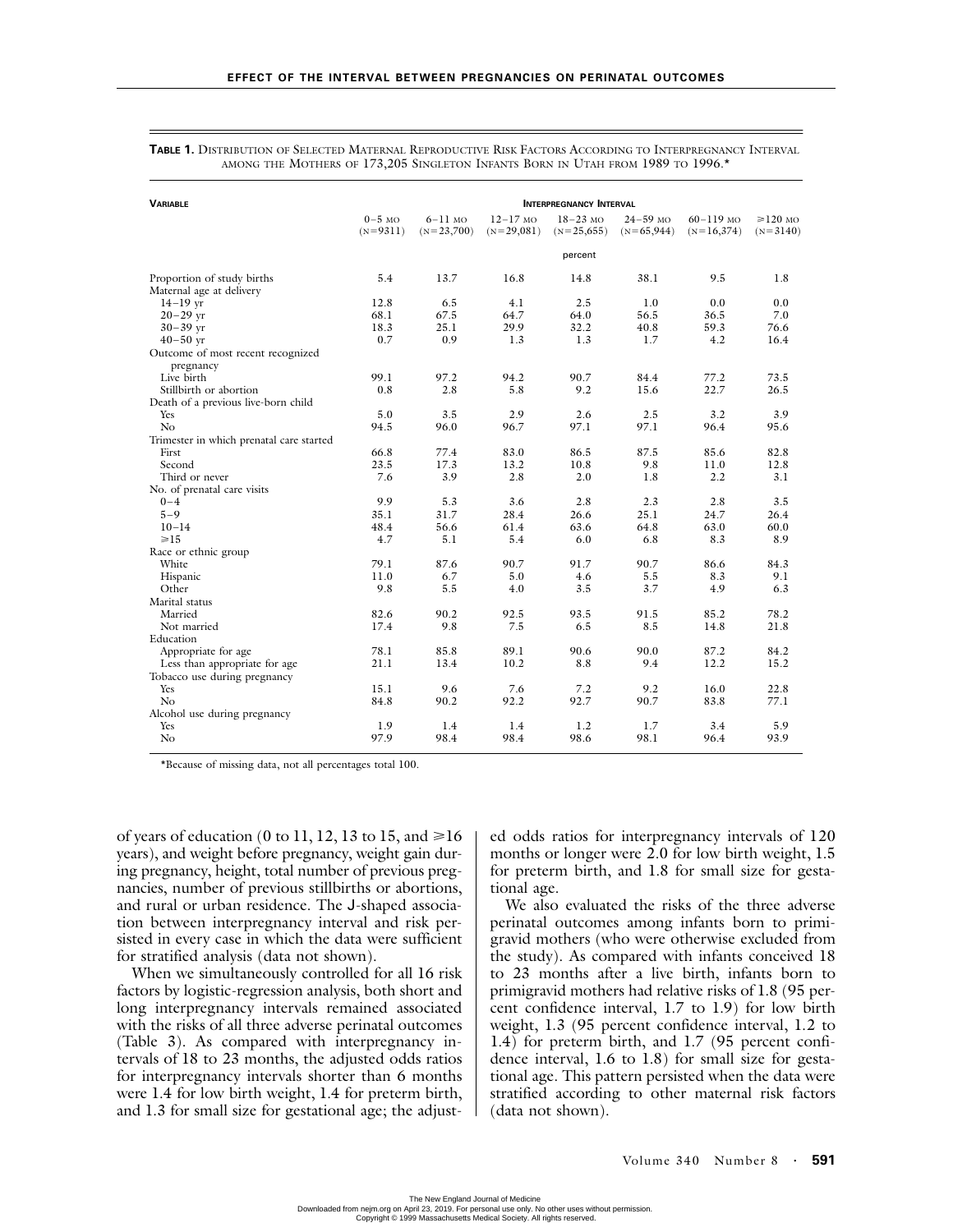| <b><i>VARIABLE</i></b>                         | <b>INTERPREGNANCY INTERVAL</b> |          |           |           |           |                          |            |
|------------------------------------------------|--------------------------------|----------|-----------|-----------|-----------|--------------------------|------------|
|                                                | $0 - 5$                        | $6 - 11$ | $12 - 17$ | $18 - 23$ | $24 - 59$ | $60 - 119$               | $\geq 120$ |
|                                                | MO                             | MO       | MO        | MО        | MO        | MO                       | MO         |
|                                                |                                |          |           |           |           |                          |            |
|                                                | percent                        |          |           |           |           |                          |            |
| Frequency of low birth weight                  | 7.0                            | 4.4      | 4.0       | 3.4       | 3.8       | 5.7                      | 8.7        |
| Maternal age at delivery                       |                                |          |           |           |           |                          |            |
| $14-19$ yr                                     | 12.2                           | 8.4      | 8.6       | 7.3       | 7.3       | $\overline{\phantom{0}}$ |            |
| $20 - 29$ yr                                   | 6.6                            | 4.4      | 4.1       | 3.5       | 4.1       | 6.1                      | 10.5       |
| $30 - 39$ yr                                   | 5.0                            | 3.4      | 3.1       | 3.0       | 3.2       | 5.3                      | 8.4        |
| $40 - 50$ yr                                   |                                | 4.2      | 5.3       | 3.2       | 4.4       | 6.8                      | 9.7        |
| Outcome of most recent recognized<br>pregnancy |                                |          |           |           |           |                          |            |
| Live birth                                     | 7.0                            | 4.4      | 3.9       | 3.3       | 3.6       | 5.3                      | 9.1        |
| Stillbirth or abortion                         | 7.8                            | 5.2      | 5.1       | 4.2       | 4.6       | 6.7                      | 7.8        |
| Death of a previous live-born<br>child         |                                |          |           |           |           |                          |            |
| <b>Yes</b>                                     | 10.4                           | 7.1      | 5.8       | 5.6       | 6.5       | 8.8                      | 14.8       |
| No                                             | 6.8                            | 4.3      | 3.9       | 3.3       | 3.7       | 5.5                      | 8.5        |
| Trimester in which prenatal care<br>started    |                                |          |           |           |           |                          |            |
| First                                          | 6.8                            | 4.1      | 3.8       | 3.3       | 3.5       | 5.4                      | 8.0        |
| Second                                         | 6.4                            | 4.7      | 4.1       | 3.4       | 4.8       | 6.2                      | 8.7        |
| Third or never                                 | 8.2                            | 6.7      | 5.2       | 6.0       | 6.2       | 9.1                      | 16.7       |
| No. of prenatal care visits                    |                                |          |           |           |           |                          |            |
| $0 - 4$                                        | 15.0                           | 11.9     | 10.3      | 8.5       | 10.4      | 14.4                     | 23.6       |
| $5 - 9$                                        | 7.6                            | 5.4      | 5.4       | 5.2       | 5.6       | 7.8                      | 13.5       |
| $10 - 14$                                      | 4.7                            | 3.0      | 2.7       | 2.2       | 2.7       | 4.2                      | 5.7        |
| $\geq 15$                                      |                                | 4.2      | 5.1       | 4.4       | 4.0       | 5.7                      | 6.1        |
|                                                | 5.1                            |          |           |           |           |                          |            |
| Race or ethnic group                           |                                |          |           |           |           |                          |            |
| White                                          | 6.8                            | 4.2      | 3.8       | 3.3       | 3.7       | 5.5                      | 8.5        |
| Hispanic                                       | 9.0                            | 6.2      | 5.5       | 4.7       | 5.2       | 6.9                      | 9.5        |
| Other                                          | 6.4                            | 4.8      | 5.5       | 4.0       | 5.2       | 5.8                      | 10.6       |
| Marital status                                 |                                |          |           |           |           |                          |            |
| Married                                        | 5.9                            | 4.0      | 3.5       | 3.2       | 3.4       | 5.1                      | 7.9        |
| Not married                                    | 12.4                           | 8.5      | 9.5       | 6.6       | 7.6       | 8.7                      | 11.5       |
| Education                                      |                                |          |           |           |           |                          |            |
| Appropriate for age                            | 5.7                            | 3.9      | 3.5       | 3.1       | 3.4       | 5.2                      | 7.7        |
| Less than appropriate for age                  | 11.8                           | 7.7      | 8.3       | 6.8       | 7.2       | 8.6                      | 13.9       |
| Tobacco use during pregnancy                   |                                |          |           |           |           |                          |            |
| Yes                                            | 14.9                           | 11.4     | 13.4      | 9.7       | 10.1      | 12.1                     | 16.1       |
| No                                             | 5.6                            | 3.7      | 3.2       | 2.9       | 3.2       | 4.4                      | 6.5        |
| Alcohol use during pregnancy                   |                                |          |           |           |           |                          |            |
| Yes                                            | 17.2                           | 8.5      | 9.8       | 9.1       | 8.3       | 12.8                     | 14.5       |
| $\rm No$                                       | 6.8                            | 4.3      | 3.9       | 3.3       | 3.7       | 5.4                      | 8.3        |

**TABLE 2.** FREQUENCY OF LOW BIRTH WEIGHT ACCORDING TO INTERPREGNANCY INTERVAL AND SELECTED MATERNAL RISK FACTORS AMONG 173,205 SINGLETON INFANTS BORN IN UTAH FROM 1989 TO 1996.

\*Dashes indicate that data were insufficient for analysis (i.e., the standard error was at least half of the estimated percentage).

## **DISCUSSION**

We found that infants conceived 18 to 23 months after a live birth had the lowest risks of low birth weight, preterm birth, and small size for gestational age; both shorter and longer interpregnancy intervals were associated with higher risks. This J-shaped association was not the result of confounding by common reproductive risk factors, and short and long interpregnancy intervals therefore appear to be independently associated with a higher risk of adverse perinatal outcomes.

Three limitations should be considered when the results of this study are interpreted. First, we were unable to assess directly a potentially important confounding factor: the number of unrecognized losses of pregnancy. However, this limitation is unlikely to have caused the observed association, since the J-shaped pattern existed regardless of the number of recognized stillbirths or abortions. Second, our study and previous studies that have drawn data from records of vital statistics were limited by inaccuracies in the measurements of gestational age.<sup>21</sup> However, nondifferential misclassification, which is a likely consequence of such inaccuracies, tends to bias an association toward a null result.23 Thus, we would have found a more profound J-shaped pattern had there been no misclassification. In addition, in the analysis of low birth weight in relation to a short interpreg-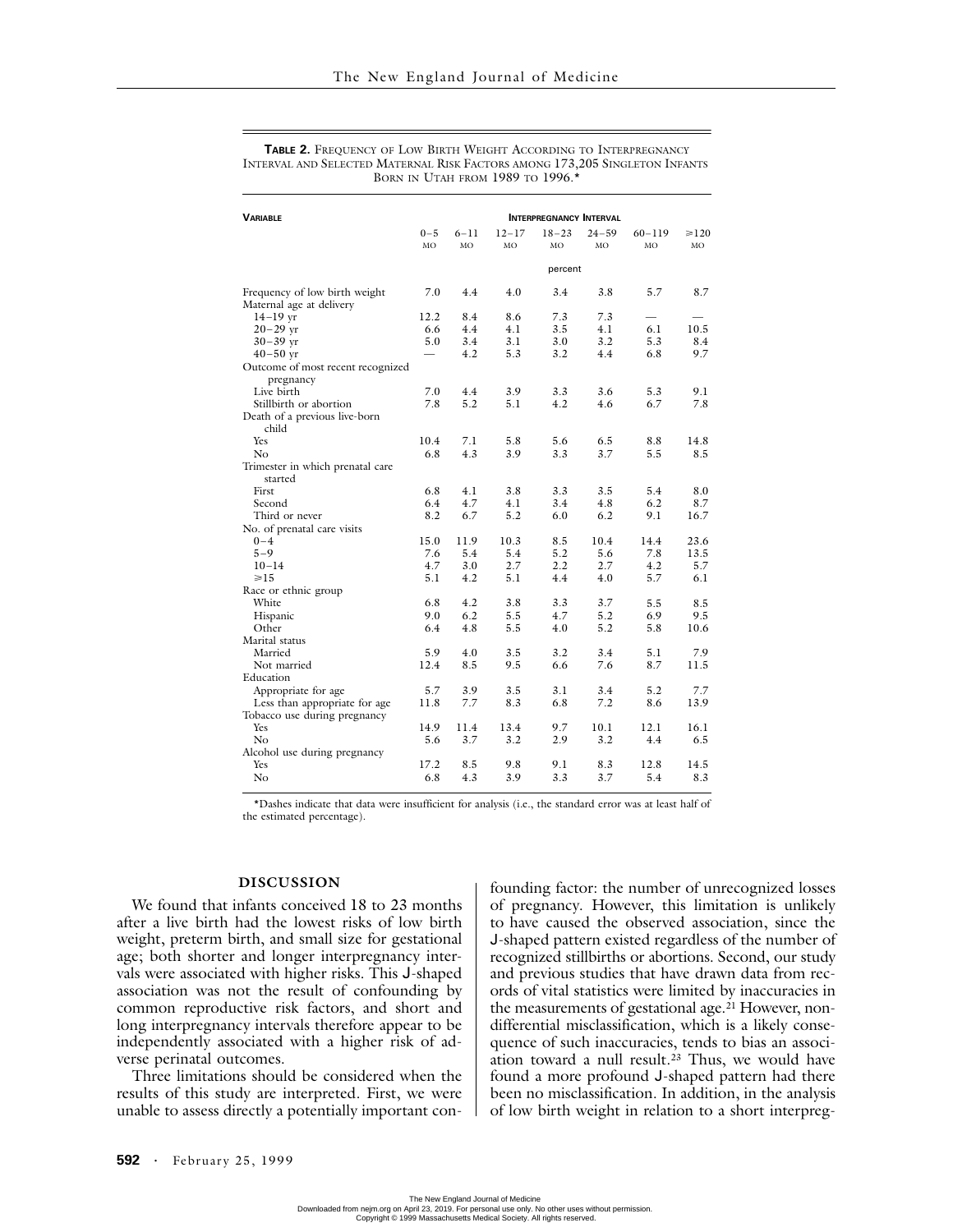**TABLE 3.** RESULTS OF LOGISTIC-REGRESSION ANALYSES OF THE INTERPREGNANCY INTERVAL AS A RISK FACTOR FOR LOW BIRTH WEIGHT, PRETERM BIRTH, AND SMALL SIZE FOR GESTATIONAL AGE AMONG 173,205 SINGLETON INFANTS BORN IN UTAH FROM 1989 TO 1996.\*

| Low<br><b>BIRTH WEIGHT</b> |             | PRETERM<br><b>BIRTH</b> |             | <b>SMALL SIZE FOR</b><br><b>GESTATIONAL AGE</b> |             |
|----------------------------|-------------|-------------------------|-------------|-------------------------------------------------|-------------|
| <b>ODDS</b>                |             | <b>ODDS</b>             |             | <b>ODDS</b>                                     |             |
| <b>RATIO</b>               |             | <b>RATIO</b>            |             | <b>RATIO</b>                                    | 95% CI      |
| 1.4                        | $1.3 - 1.6$ | 1.4                     | $1.3 - 1.5$ | 1.3                                             | $1.2 - 1.4$ |
| 11                         | $10-12$     | 1.0                     | $0.9 - 1.1$ | 11                                              | $1.0 - 1.2$ |
| 11                         | $10-12$     | 1.0                     | $0.9 - 1.1$ | 11                                              | $1.0 - 1.1$ |
| 1.0                        |             | 1.0                     |             | 1.0                                             |             |
| 1.1                        | $1.0 - 1.1$ | 1.0                     | $0.9 - 1.1$ | 1.1                                             | $1.1 - 1.2$ |
| 1.5                        | $1.3 - 1.6$ | 1.1                     | $1.0 - 1.2$ | 1.4                                             | $1.3 - 1.5$ |
| 2.0                        | $1.7 - 2.4$ | 1.5                     | $1.3 - 1.7$ | 1.8                                             | $1.6 - 2.0$ |
|                            |             | 95% CI                  |             | 95% CI                                          |             |

\*Analyses were controlled for maternal age at delivery, outcome of most recent recognized pregnancy, number of previous live-born children who were still alive, number of previous live-born children who had died, number of previous spontaneous or induced abortions, height, weight before pregnancy, weight gain during pregnancy, trimester when prenatal care started, number of prenatal care visits, marital status, education, race or ethnic group, rural or urban residence, tobacco use during pregnancy, and alcohol use during pregnancy. CI denotes confidence interval.

†This was the reference group.

nancy interval, the results changed little after further analysis accounted for those inaccuracies.6 Likewise, when we used the clinically estimated gestational age instead of that based on the mother's last menstrual period, the results were similar (data not shown). Third, the prevalence of reproductive risk factors was relatively low in our study population, and hence caution should be used in generalizing our results to other populations.

The relation between birth outcomes and both short and long interpregnancy intervals has been studied previously. In a study of the 7,151,631 live births and stillbirths in the United States from 1937 to 1941, both short and long interpregnancy intervals were associated with a higher risk of stillbirth,<sup>8</sup> but an optimal interpregnancy interval could not be identified, because the intervals were estimated indirectly. Similarly, in an analysis of data on 5301 births to multiparous British mothers from March 3 to 9, 1946, birth intervals of three to six years were associated with the lowest risk of birth weights less than or equal to  $5.5$  lb  $(2.5 \text{ kg})$ .<sup>9</sup> The study, however, was based on birth interval, which overestimates the risk of adverse outcomes for short intervals between pregnancies.2,3 Moreover, among white infants born in the United States during 1981, both short and long interpregnancy intervals correlated with an increased risk of low birth weight,<sup>10</sup> although that analysis did not consider maternal age. In a study of hospital data on 4467 mothers who had delivered their previous live infants at full term, interpregnancy intervals of 0 to 3 months, as well as interpregnancy intervals of 49 months or longer, were associated with a higher risk of preterm labor than were intervals of 25 to 36 months. However, after adjustment for confounding factors, the latter association was not statistically significant.<sup>11</sup>

The relation between short interpregnancy intervals and adverse perinatal outcomes has been attributed to maternal nutritional depletion and postpartum stress.24,25 However, it is unknown why a long interpregnancy interval is associated with adverse perinatal outcomes. We offer two hypotheses that might explain the association. One is that pregnancy may help mothers gain growth-supporting capacities (such as increased uterine blood flow and other physiologic and anatomical adaptations of the reproductive system).26 After delivery, those capacities may gradually decline, and the mother's physiologic characteristics may become similar to those of primigravid women if another fetus is not conceived for a long time. This hypothesis is supported by our additional finding that births to primigravid women were associated with a higher risk of adverse outcomes than were those of infants conceived 18 to 23 months after a live birth. Another possibility is that metabolic or anatomical factors that we did not measure may cause both delayed fertility and adverse birth outcomes.

Our findings suggest several ways to improve perinatal outcomes. Providers of reproductive health care could counsel mothers on the association between adverse perinatal outcomes and short and long interpregnancy intervals, and on the benefits of optimizing that interval. Public health programs could identify women who become pregnant after short or long interpregnancy intervals, especially those who have other risk factors (such as tobacco or alcohol use or a young or advanced maternal age) for interventions to improve perinatal outcomes. Public health agencies could consider measures to improve familyplanning7 and fertility services.

Presented in part at the annual meeting of the Society for Epidemiologic Research, Chicago, June 25, 1998.

*We are indebted to Dr. Gulzar Shah and Jeffrey Duncan for data management, to Dr. Andrew Pelletier (Epidemiology Program Office, Centers for Disease Control and Prevention, Atlanta) for his comments and assistance, and to Dr. Wu Xu and Dr. Jennifer Lloyd (Utah Department of Health, Salt Lake City) for their comments.*

#### **REFERENCES**

**1.** Woodbury RM. Causal factors in infant mortality: a statistical study based on investigations in eight cities. Washington, D.C.: Government Printing Office, 1925. (Children's Bureau publication no. 142.) **2.** Eastman NJ. The effect of interval between births on maternal and fetal

outlook. Am J Obstet Gynecol 1944;47:445-66. **3.** Fedrick J, Adelstein P. Influence of pregnancy spacing on outcome of

pregnancy. BMJ 1973;4:753-6.

**4.** Erickson JD, Bjerkedal T. Interpregnancy interval: association with